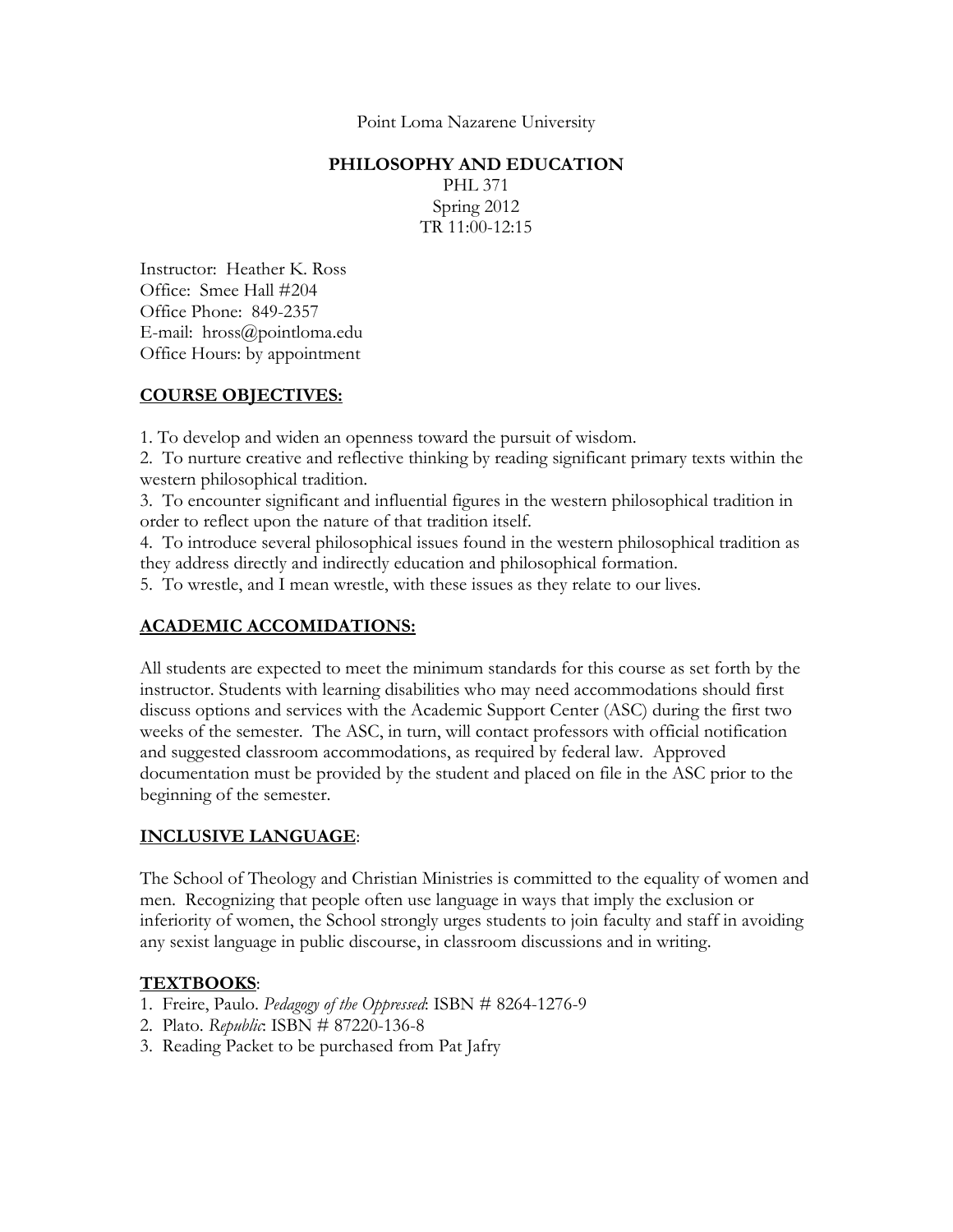### **PROCEDURE/REQUIREMENTS**:

1. We will be reading from some of the most significant **texts** in the history of western thought. It is vitally important that you become acquainted with the material in order that you get a feel for not simply what the writer says, but *how* s/he makes you think. I want you to be thoughtful and critical of what each of the thinkers writes, as well as of what I say in class. A significant portion of your grade will be based upon the amount of reading you do. You will be asked to give a report each day at the beginning of class on your reading progress (scale of 0-10). For example, an 8.5 means that you read carefully and thought about carefully 85% of the assigned reading for that day.

2. Regular and punctual **attendance** is required for the full benefit of this class. If you are late it is your responsibility to see me after class in order that your attendance may be recorded. Any three tardies will be recorded as one absence. Due to the size and nature of this class in particular, dialogue will be very important. Dialogue tends to spawn new ideas and creativity, so discussion will be important. Therefore, *each* student will be expected to enter into class discussion. The extent to which this occurs (as well as the quality), along with attendance will be considered in your final grade. Each class you miss will severely affect your participation grade. *You cannot pass the class* if you miss more than 6 class sessions. See the catalogue.

3. Throughout the term each of you will do two **in-class presentations**. If it is the first day discussing a figure, there should be brief and general philosophical introductions to the figure covered during that session. They may include cultural analyses, which elucidates the time period surrounding a figure or figures. The presentation should mainly be an outline of the text for the day. You should reference 7-9 significant portions of the text to be covered in class. You must provide a detailed list of quotations and bibliography for each member of the class.

4. There will be 3 **Take-Home Exams** due throughout the semester. Each of the exams will cover the material just prior to the reception of the exam (including the material covered on the day of the reception of the exam). You absolutely may not use outside sources for the exams. Plagiarism will not be tolerated and will result in either zero credit for the assignment and a full grade reduction for the class or (more likely) failure of the course all together (this is up to my discretion). Both will result in a letter to the Provost to be placed in your academic record.

5. There will be a **final paper** due on May the 3rd. It will be 7-9 pages, typed and doublespaced. You may utilize any manual of style. This paper will cover Paul Freire in some capacity. I recommend that you begin reading *Pedagogy of the Oppressed* right away. You must turn in a thesis statement to me for approval prior to your paper. Plagiarism will not be tolerated and will result in either zero credit for the assignment and a full grade reduction for the class or (more likely) failure of the course all together (this is up to my discretion). Both will result in a letter to the Provost to be placed in your academic record.

6. The **grades** are based on all of these mentioned assignments. All outside assignments are due at the beginning of class. Plagiarism will not be tolerated and will result in either zero credit for the assignment and a full grade reduction for the class or (more likely) failure of